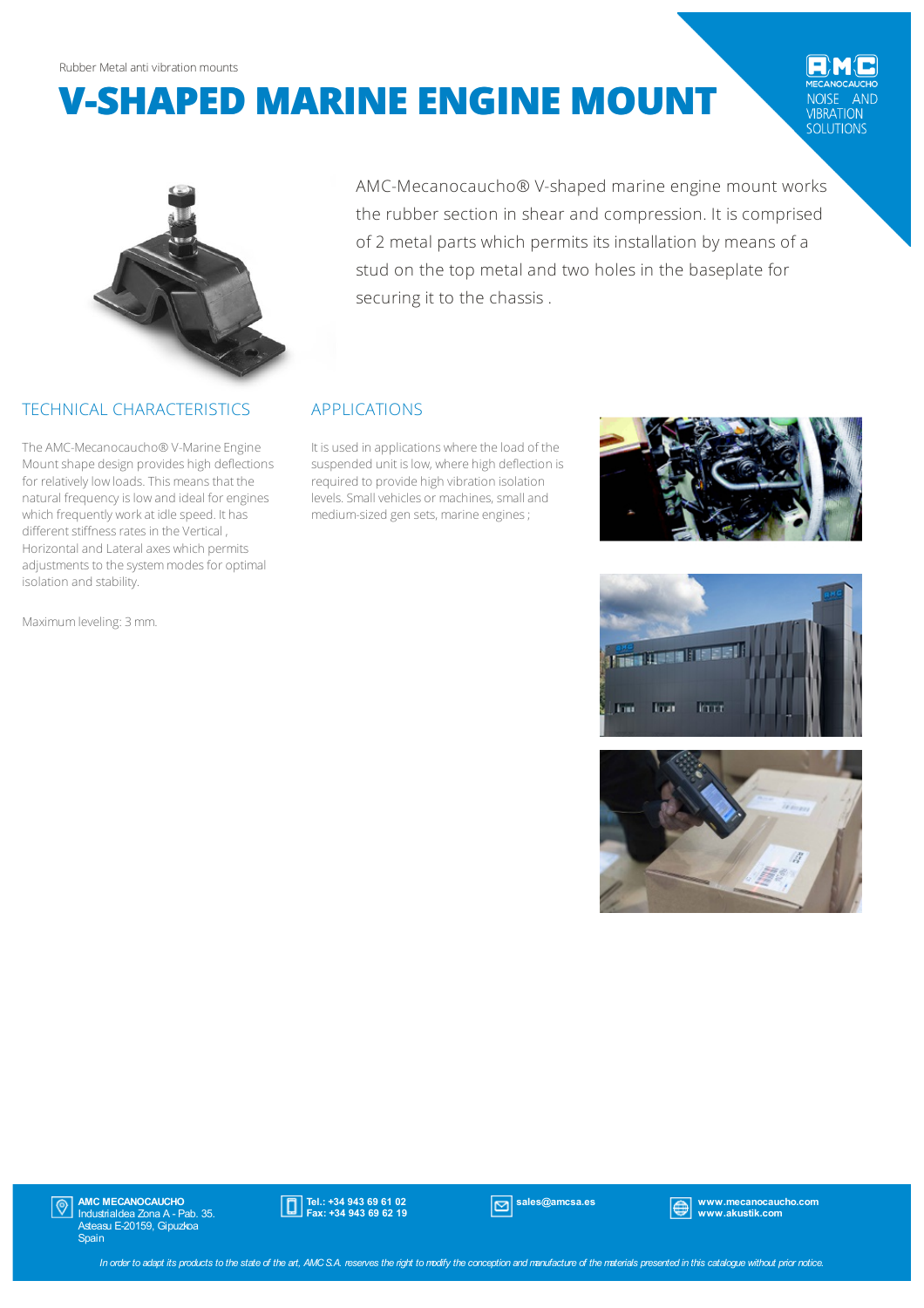### **V-SHAPED MARINE ENGINE MOUNT**

# EMO MECANOCAUCH<br>NOISE AND<br>VIBRATION<br>SOLUTIONS

### DRAWINGS



### DIMENSIONS

| <b>Type</b>     | <b>Weight</b><br>(gr) | <b>Shore</b> | $\mathsf{Load}$ (kg) | Code   |
|-----------------|-----------------------|--------------|----------------------|--------|
| V-shaped marine | 1720                  | 40 Sh        | 40                   | 148001 |
|                 |                       | 50 Sh        | 75                   | 148003 |
|                 |                       | 60 Sh        | 100                  | 148004 |
|                 |                       | 70 Sh        | 150                  | 148006 |